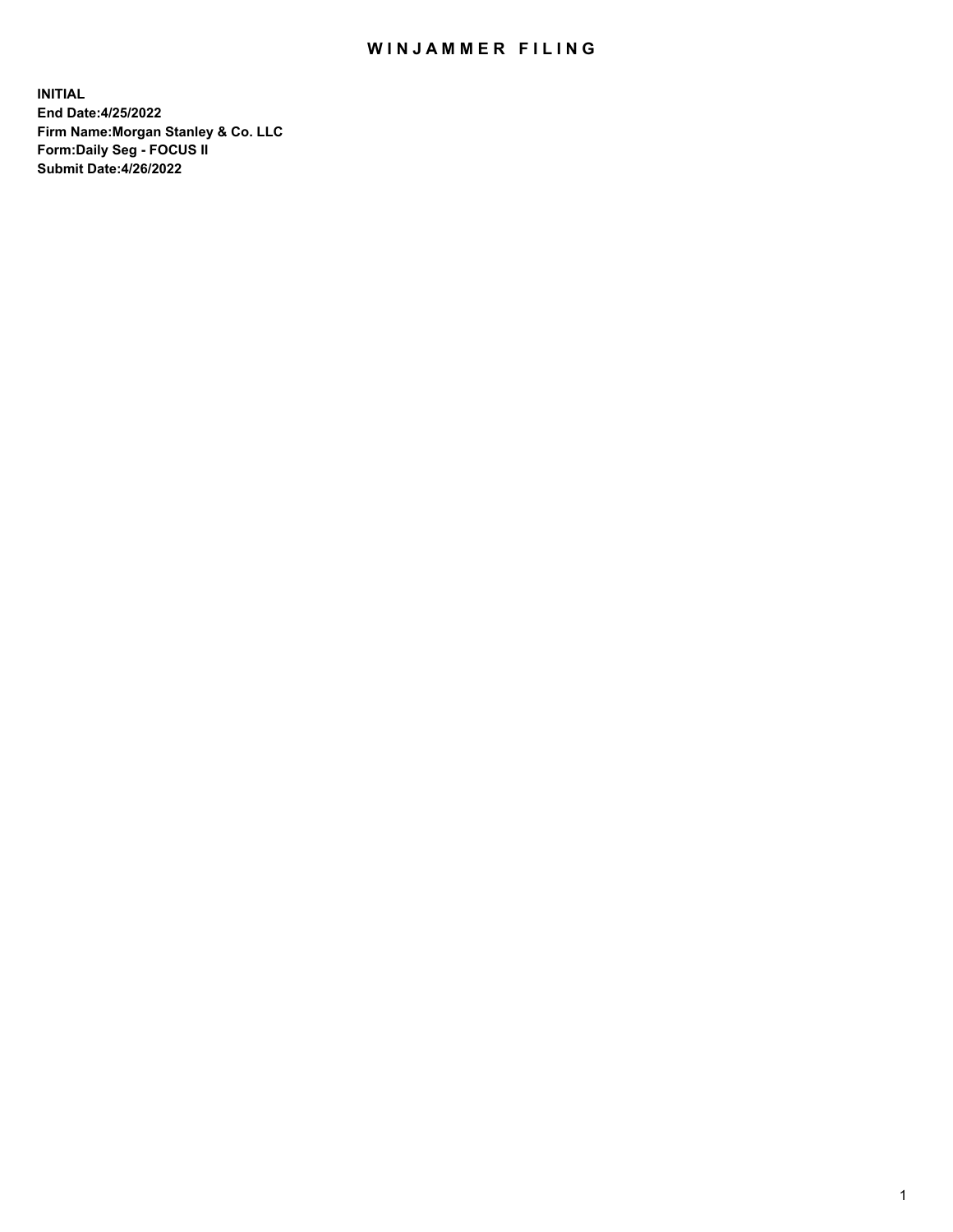**INITIAL End Date:4/25/2022 Firm Name:Morgan Stanley & Co. LLC Form:Daily Seg - FOCUS II Submit Date:4/26/2022 Daily Segregation - Cover Page**

| Name of Company                                                                                                                                                                                                                                                                                                                | <b>Morgan Stanley &amp; Co. LLC</b>                    |
|--------------------------------------------------------------------------------------------------------------------------------------------------------------------------------------------------------------------------------------------------------------------------------------------------------------------------------|--------------------------------------------------------|
| <b>Contact Name</b>                                                                                                                                                                                                                                                                                                            | <b>Ikram Shah</b>                                      |
| <b>Contact Phone Number</b>                                                                                                                                                                                                                                                                                                    | 212-276-0963                                           |
| <b>Contact Email Address</b>                                                                                                                                                                                                                                                                                                   | Ikram.shah@morganstanley.com                           |
| FCM's Customer Segregated Funds Residual Interest Target (choose one):<br>a. Minimum dollar amount: : or<br>b. Minimum percentage of customer segregated funds required:%; or<br>c. Dollar amount range between: and; or<br>d. Percentage range of customer segregated funds required between:% and%.                          | 235,000,000<br><u>0</u><br><u>00</u><br><u>00</u>      |
| FCM's Customer Secured Amount Funds Residual Interest Target (choose one):<br>a. Minimum dollar amount: ; or<br>b. Minimum percentage of customer secured funds required:%; or<br>c. Dollar amount range between: and; or<br>d. Percentage range of customer secured funds required between:% and%.                            | 140,000,000<br><u>0</u><br><u>00</u><br>0 <sub>0</sub> |
| FCM's Cleared Swaps Customer Collateral Residual Interest Target (choose one):<br>a. Minimum dollar amount: ; or<br>b. Minimum percentage of cleared swaps customer collateral required:% ; or<br>c. Dollar amount range between: and; or<br>d. Percentage range of cleared swaps customer collateral required between:% and%. | 92,000,000<br><u>0</u><br><u>00</u><br>00              |

Attach supporting documents CH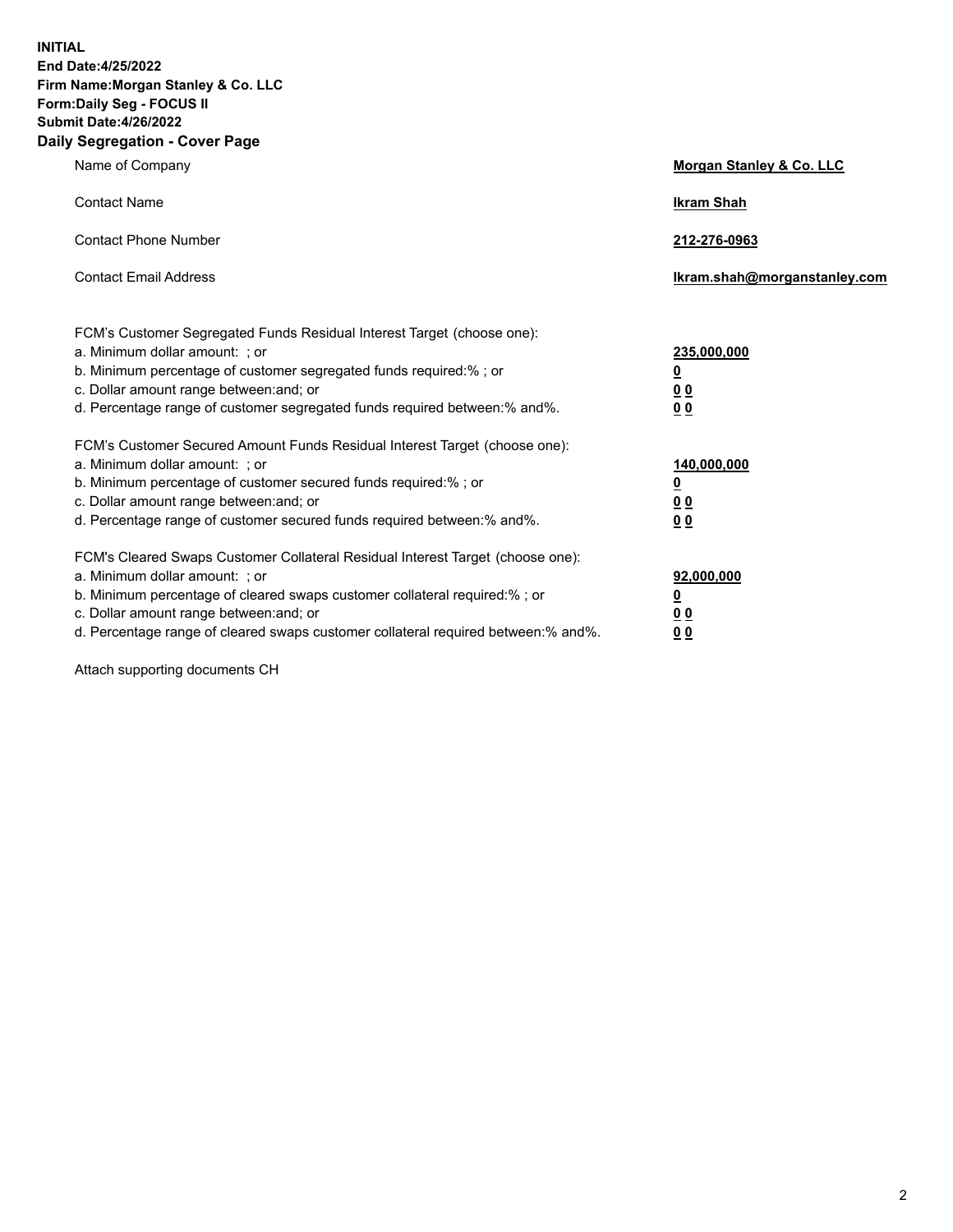## **INITIAL End Date:4/25/2022 Firm Name:Morgan Stanley & Co. LLC Form:Daily Seg - FOCUS II Submit Date:4/26/2022 Daily Segregation - Secured Amounts** Foreign Futures and Foreign Options Secured Amounts Amount required to be set aside pursuant to law, rule or regulation of a foreign government or a rule of a self-regulatory organization authorized thereunder 1. Net ledger balance - Foreign Futures and Foreign Option Trading - All Customers A. Cash **4,688,670,117** [7315] B. Securities (at market) **2,409,070,903** [7317] 2. Net unrealized profit (loss) in open futures contracts traded on a foreign board of trade **1,554,790,915** [7325] 3. Exchange traded options a. Market value of open option contracts purchased on a foreign board of trade **40,999,198** [7335] b. Market value of open contracts granted (sold) on a foreign board of trade **-25,949,086** [7337] 4. Net equity (deficit) (add lines 1. 2. and 3.) **8,667,582,047** [7345] 5. Account liquidating to a deficit and account with a debit balances - gross amount **245,982,520** [7351] Less: amount offset by customer owned securities **-237,509,758** [7352] **8,472,762** 6. Amount required to be set aside as the secured amount - Net Liquidating Equity Method (add lines 4 and 5) 7. Greater of amount required to be set aside pursuant to foreign jurisdiction (above) or line 6. FUNDS DEPOSITED IN SEPARATE REGULATION 30.7 ACCOUNTS 1. Cash in banks A. Banks located in the United States **359,807,622** [7500] B. Other banks qualified under Regulation 30.7 **239,409,786** [7520] **599,217,408**

- 2. Securities
	- A. In safekeeping with banks located in the United States **1,252,527,065** [7540]
	- B. In safekeeping with other banks qualified under Regulation 30.7 **95,079,202** [7560] **1,347,606,267**
- 3. Equities with registered futures commission merchants
	-
	- B. Securities **0** [7590]
	- C. Unrealized gain (loss) on open futures contracts **6,137,094** [7600]
	- D. Value of long option contracts **0** [7610]
	- E. Value of short option contracts **0** [7615] **36,532,878** [7620]
- 4. Amounts held by clearing organizations of foreign boards of trade
	-
	- B. Securities **0** [7650]
	- C. Amount due to (from) clearing organization daily variation **0** [7660]
	- D. Value of long option contracts **0** [7670]
	- E. Value of short option contracts **0** [7675] **0** [7680]
- 5. Amounts held by members of foreign boards of trade
	-
	-
	- C. Unrealized gain (loss) on open futures contracts **1,548,653,821** [7720]
	- D. Value of long option contracts **40,999,198** [7730]
	- E. Value of short option contracts **-25,949,086** [7735] **6,907,962,739**
- 6. Amounts with other depositories designated by a foreign board of trade **0** [7760]
- 7. Segregated funds on hand **0** [7765]
- 8. Total funds in separate section 30.7 accounts **8,891,319,292** [7770]
- 9. Excess (deficiency) Set Aside for Secured Amount (subtract line 7 Secured Statement Page 1 from Line 8)
- 10. Management Target Amount for Excess funds in separate section 30.7 accounts **140,000,000** [7780]
- 11. Excess (deficiency) funds in separate 30.7 accounts over (under) Management Target **75,264,483** [7785]

**0** [7305]

[7354] **8,676,054,809** [7355]

**8,676,054,809** [7360]

[7530]

[7570]

A. Cash **30,395,784** [7580]

A. Cash **0** [7640]

 A. Cash **4,282,794,170** [7700] B. Securities **1,061,464,636** [7710] [7740] **215,264,483** [7380]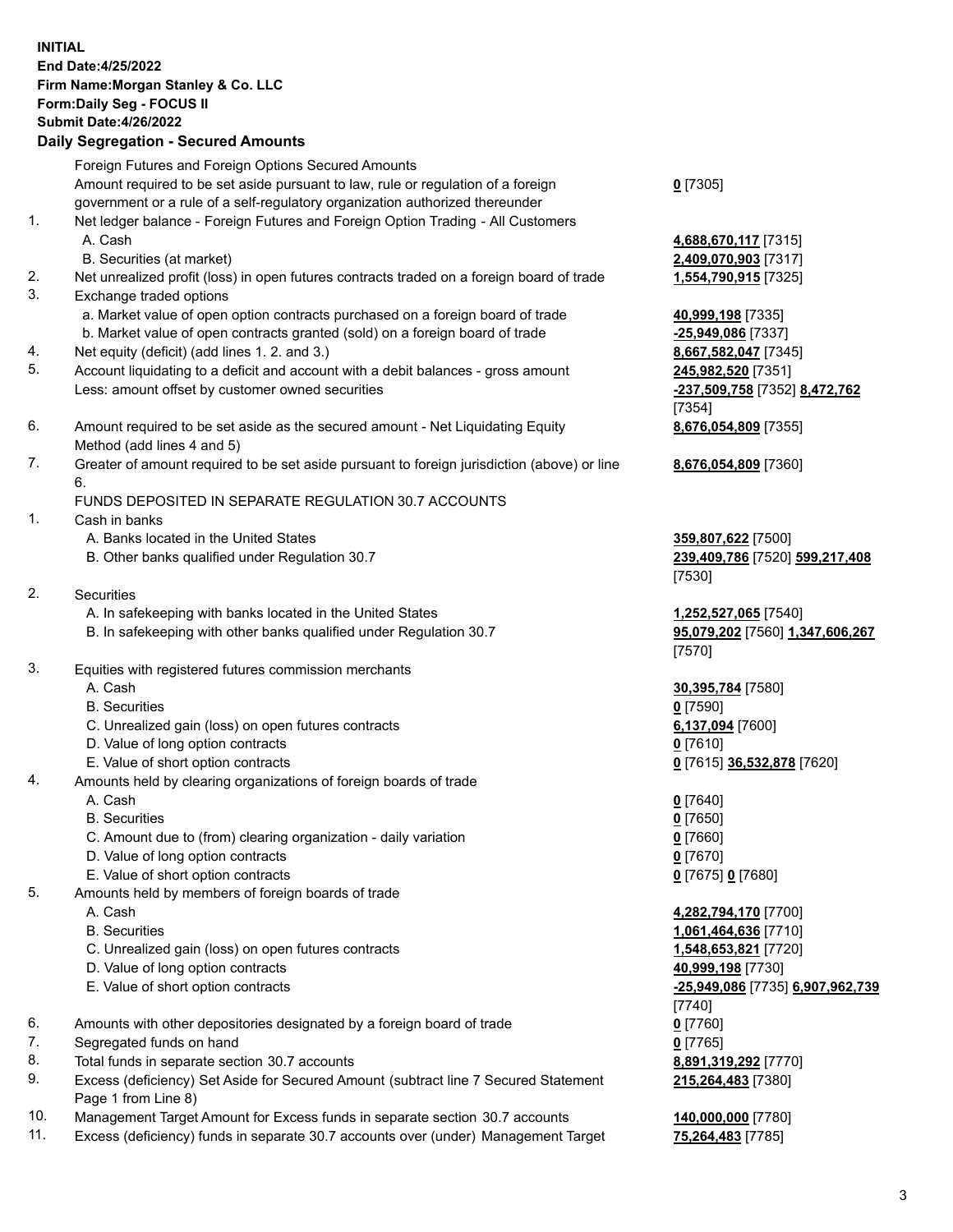**INITIAL End Date:4/25/2022 Firm Name:Morgan Stanley & Co. LLC Form:Daily Seg - FOCUS II Submit Date:4/26/2022 Daily Segregation - Segregation Statement** SEGREGATION REQUIREMENTS(Section 4d(2) of the CEAct) 1. Net ledger balance A. Cash **20,371,077,254** [7010] B. Securities (at market) **9,062,419,292** [7020] 2. Net unrealized profit (loss) in open futures contracts traded on a contract market **-2,334,126,177** [7030] 3. Exchange traded options A. Add market value of open option contracts purchased on a contract market **2,567,747,677** [7032] B. Deduct market value of open option contracts granted (sold) on a contract market **-1,908,539,169** [7033] 4. Net equity (deficit) (add lines 1, 2 and 3) **27,758,578,877** [7040] 5. Accounts liquidating to a deficit and accounts with debit balances - gross amount **995,794,768** [7045] Less: amount offset by customer securities **-987,839,551** [7047] **7,955,217** [7050] 6. Amount required to be segregated (add lines 4 and 5) **27,766,534,094** [7060] FUNDS IN SEGREGATED ACCOUNTS 7. Deposited in segregated funds bank accounts A. Cash **1,961,219,191** [7070] B. Securities representing investments of customers' funds (at market) **0** [7080] C. Securities held for particular customers or option customers in lieu of cash (at market) **3,656,283,459** [7090] 8. Margins on deposit with derivatives clearing organizations of contract markets A. Cash **15,499,758,638** [7100] B. Securities representing investments of customers' funds (at market) **0** [7110] C. Securities held for particular customers or option customers in lieu of cash (at market) **5,246,696,494** [7120] 9. Net settlement from (to) derivatives clearing organizations of contract markets **943,424,276** [7130] 10. Exchange traded options A. Value of open long option contracts **2,567,747,677** [7132] B. Value of open short option contracts **-1,908,539,169** [7133] 11. Net equities with other FCMs A. Net liquidating equity **22,933,985** [7140] B. Securities representing investments of customers' funds (at market) **0** [7160] C. Securities held for particular customers or option customers in lieu of cash (at market) **0** [7170] 12. Segregated funds on hand **159,439,339** [7150] 13. Total amount in segregation (add lines 7 through 12) **28,148,963,890** [7180] 14. Excess (deficiency) funds in segregation (subtract line 6 from line 13) **382,429,796** [7190] 15. Management Target Amount for Excess funds in segregation **235,000,000** [7194]

16. Excess (deficiency) funds in segregation over (under) Management Target Amount Excess

**147,429,796** [7198]